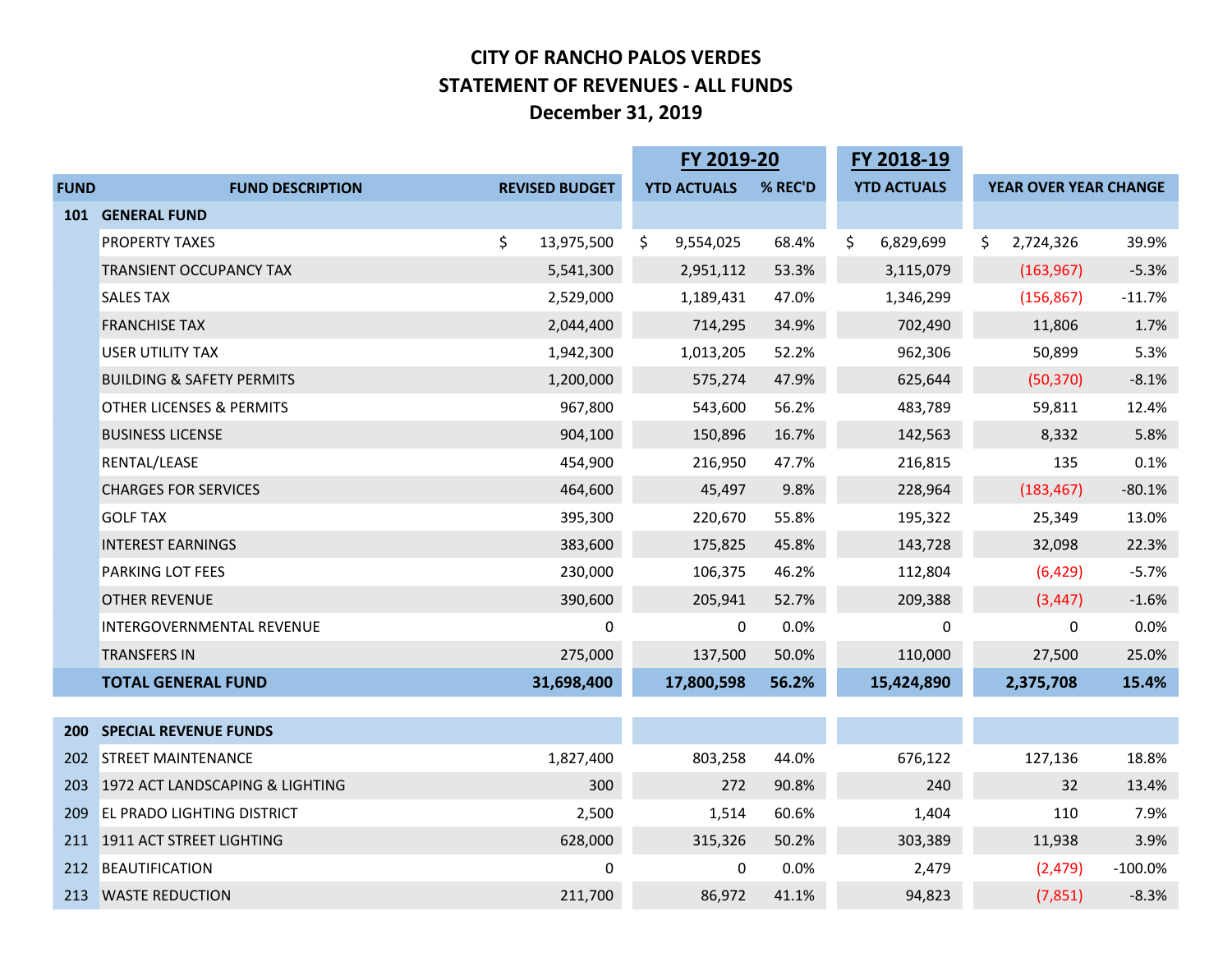## **CITY OF RANCHO PALOS VERDES STATEMENT OF REVENUES - ALL FUNDS December 31, 2019**

|             |                                          |                       | FY 2019-20         |         | FY 2018-19         |                       |           |
|-------------|------------------------------------------|-----------------------|--------------------|---------|--------------------|-----------------------|-----------|
| <b>FUND</b> | <b>FUND DESCRIPTION</b>                  | <b>REVISED BUDGET</b> | <b>YTD ACTUALS</b> | % REC'D | <b>YTD ACTUALS</b> | YEAR OVER YEAR CHANGE |           |
| 214         | AIR QUALITY MANAGEMENT                   | 50,900                | 14,730             | 28.9%   | 14,450             | 280                   | 1.9%      |
| 215         | <b>PROPOSITION C</b>                     | 702,400               | 370,560            | 52.8%   | 368,103            | 2,458                 | 0.7%      |
| 216         | <b>PROPOSITION A</b>                     | 849,400               | 462,407            | 54.4%   | 453,666            | 8,741                 | 1.9%      |
| 217         | <b>PUBLIC SAFETY GRANTS</b>              | 131,000               | 129,960            | 99.2%   | 119,597            | 10,363                | 8.7%      |
| 220         | <b>MEASURE R</b>                         | 545,400               | 281,312            | 51.6%   | 300,948            | (19, 637)             | $-6.5%$   |
| 221         | <b>MEASURE M</b>                         | 592,100               | 306,471            | 51.8%   | 299,629            | 6,842                 | 2.3%      |
| 222         | <b>HABITAT RESTORATION</b>               | 12,400                | 8,627              | 69.6%   | 116,004            | (107, 377)            | $-92.6%$  |
| 223         | <b>SUBREGION ONE MAINTENANCE</b>         | 43,100                | 24,819             | 57.6%   | 6,753              | 18,066                | 267.5%    |
| 224         | <b>MEASURE A MAINTENANCE</b>             | 91,100                | 452                | 0.5%    | 82,324             | (81, 872)             | $-99.5%$  |
| 225         | ABALONE COVE SEWER DISTRICT              | 512,000               | 252,309            | 49.3%   | 23,377             | 228,932               | 979.3%    |
| 227         | <b>GINSBERG CULTURAL ARTS BLDG.</b>      | 900                   | 0                  | 0.0%    | 751                | (751)                 | $-100.0%$ |
| 228         | DONOR RESTRICTED CONTRIBUTIONS           | 9,500                 | 15,441             | 162.5%  | 31,037             | (15, 596)             | $-50.2%$  |
|             | <b>TOTAL SPECIAL REVENUE FUNDS</b>       | 6,210,100             | 3,074,431          | 49.5%   | 2,895,097          | 179,334               | 6.2%      |
|             |                                          |                       |                    |         |                    |                       |           |
| <b>300</b>  | <b>CAPITAL PROJECTS FUNDS</b>            |                       |                    |         |                    |                       |           |
| 310         | COMMUNITY DEVELOPMENT BLOCK GRANT (CDBG) | 139,300               | 30,035             | 21.6%   | 0                  | 30,035                | 0.0%      |
| 330         | <b>INFRASTRUCTURE IMPROVEMENTS</b>       | 4,262,400             | 2,251,130          | 52.8%   | 2,638,494          | (387, 364)            | $-14.7%$  |
| 331         | <b>FEDERAL GRANTS</b>                    | 453,800               | 0                  | 0.0%    | 43,127             | (43, 127)             | $-100.0%$ |
| 332         | <b>STATE GRANTS</b>                      | 600,000               | 450,162            | 75.0%   | $\mathbf 0$        | 450,162               | 0.0%      |
| 334         | <b>QUIMBY PARK DEVELOPMENT</b>           | 22,000                | 13,758             | 62.5%   | 14,145             | (387)                 | $-2.7%$   |
| 336         | LOW-MODERATE INCOME HOUSING              | 44,700                | 1,704              | 3.8%    | 1,310              | 394                   | 30.1%     |
| 337         | <b>AFFORDABLE HOUSING PROJECTS</b>       | 6,200                 | 8,066              | 130.1%  | 7,076              | 990                   | 14.0%     |
| 338         | DEVELOP IMPACT MITIGATION (EET)          | 3,800                 | 12,512             | 329.3%  | 23,606             | (11,095)              | $-47.0%$  |
| 340         | <b>BICYCLE &amp; PEDESTRIAN ACCESS</b>   | 34,500                | 0                  | 0.0%    | 739                | (739)                 | $-100.0%$ |
|             | <b>TOTAL CAPITAL PROJECTS FUNDS</b>      | 5,566,700             | 2,767,365          | 49.7%   | 2,728,497          | 38,868                | 1.4%      |